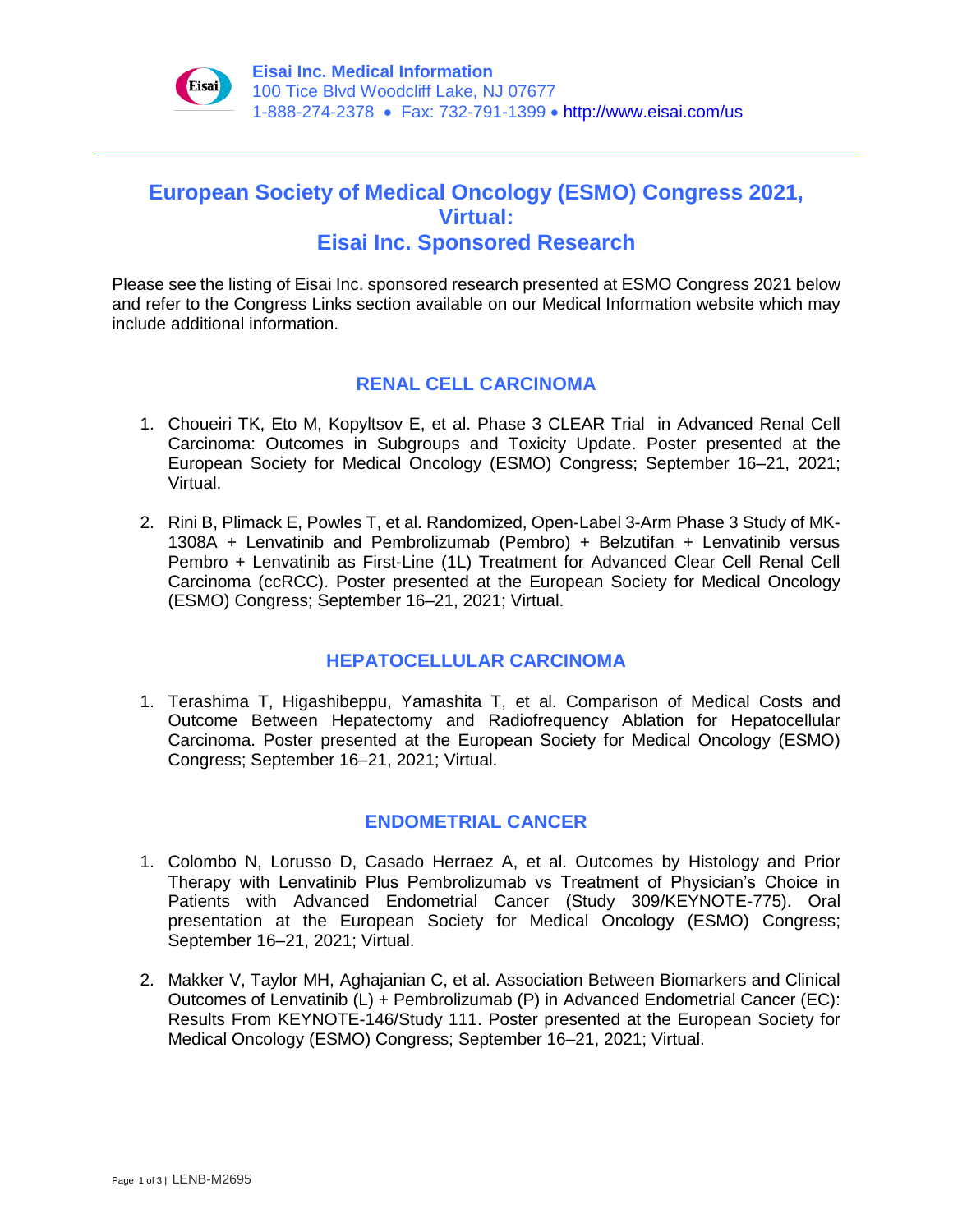#### **BREAST CANCER**

- 1. Schmidt M, Jackisch C, Hesse T, et al. Incidence and Resolution of Eribulin-Induced Peripheral Neuropathy (IRENE) in Patients With Locally Advanced or Metastatic Breast Cancer. Poster presented at the European Society for Medical Oncology (ESMO) Congress; September 16–21, 2021; Virtual.
- 2. Lewis K, Chabot, I, Clayton E, et al. Real World Study of Treatments Received and Treatment Satisfaction Among HER2- Advanced Breast Cancer (ABC) Patients in EU3 and US. Poster presented at the European Society for Medical Oncology (ESMO) Congress; September 16–21, 2021; Virtual.
- 3. Lewis K, Ndirangu K, Clayton E, et al. Real World Health-related Quality of Life (HRQoL) among HER2-negative (HER2-) Advanced Breast Cancer (ABC) Patients in EU3 and US. Poster presented at the European Society for Medical Oncology (ESMO) Congress; September 16–21, 2021; Virtual.

## **DIFFERENTIATED THYROID CANCER**

1. Taylor MH, Leboulleux S, Panaseykin Y, et al. Health-related Quality-of-Life (HRQoL) Analyses From Study 211 – A Phase 2 Study in Patients (pts) with Radioiodine-Refractory Differentiated Thyroid Cancer Treated With 2 Starting Doses of Lenvatinib (LEN). Poster presented at the European Society for Medical Oncology (ESMO) Congress; September 16–21, 2021; Virtual.

## **COLORECTAL CANCER**

1. Yoshino, T, Fu R, Hawk N, et al. Pembrolizumab Plus Lenvatinib Versus Standard of Care for Previously Treated Metastatic Colorectal Cancer (mCRC): Phase 3 LEAP-017 Study. Poster presented at the European Society for Medical Oncology (ESMO) Congress; September 16–21, 2021; Virtual.

#### **SOLID TUMORS**

- 1. Yamamoto N, Isa H, Shimizu T, Nakamura Y, et al. Phase 1b Study of a Liposomal Formulation of Eribulin (E7389-LF) + Nivolumab (Nivo) in Patients (pts) with Advanced Solid Tumors. Poster presented at the European Society for Medical Oncology (ESMO) Congress; September 16–21, 2021; Virtual.
- 2. Kawazoe A, Iwasa S, Koyama T, et al. A Phase 1 Study of E7386, a CREB-Binding Protein (CBP)/β-Catenin Interaction Inhibitor, in Patients With Advanced Solid Tumors Including Colorectal Cancer (CRC). Poster presented at the European Society for Medical Oncology (ESMO) Congress; September 16–21, 2021; Virtual.
- 3. Doi T, Matsubara N, Naito Y, et al. First-in-Human (FIH) Study of E7130 in Patients (pts) with Advanced Solid Tumors: Primary Result of Dose-Escalation Part. Poster presented